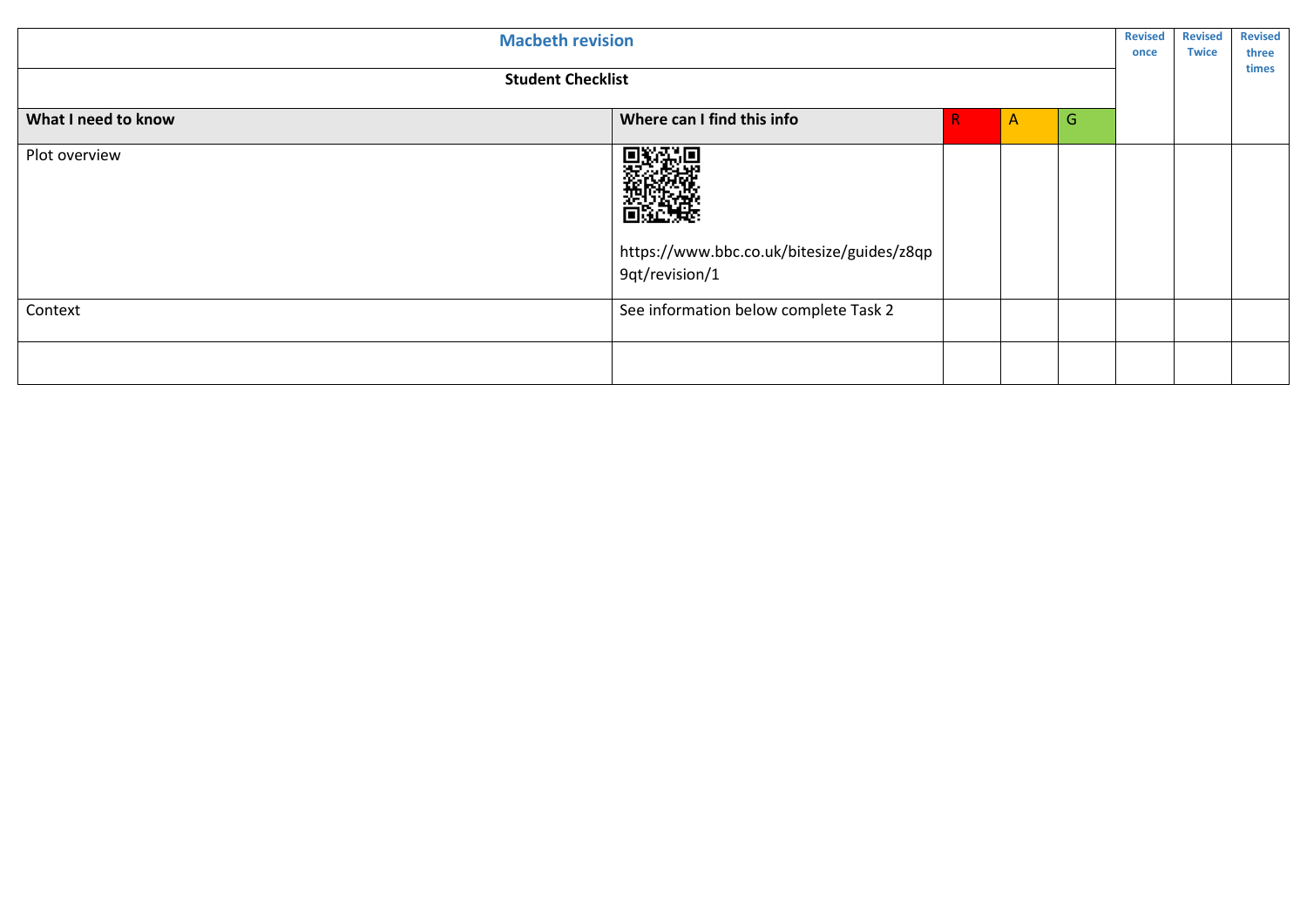## **Context and writer's intentions**

**Divine Right** —The belief that the King was chosen by God. Thus, to commit regicide meant disobeying the will of God. A Jacobean audience believed people who committed regicide would be punished by God. The mental decline of both Macbeth and Lady Macbeth, having been plagued with guilt, is Shakespeare's way of showing that regicide does not go without punishment.

Natural Order / The Great Chain of Being — A religious hierarchy where everything on earth was awarded a 'rank' / status. God was at the top, followed by angels, humans, animals and plants etc. A Jacobean audience believed that if this hierarchy was interfered with (i.e. a human tried to 'jump up' the ranks to the status of angels or God) then the natural order would be thrown into chaos. Shakespeare shows this on the night of the regicide when there is a violent storm. Macbeth's attempt to climb the 'Chain of Being' disturbs the natural world.

**Religion**—A Jacobean audience were extremely religious, believing life to be sacred and God to be the creator of everything. Thus, when Macbeth claims life is 'a tale told by an idiot...signifying nothing' a Jacobean audience would have been greatly shocked. This nihilistic language (rejecting all religious and moral principles in the belief that life is meaningless) solidifies Macbeth's 'tyrant' and 'hellhound' status towards the end of the play.

**Patriarchal Society / Gender Identity**—The play is set in a Patriarchal society; a society where women were expected to be subservient to men. A woman was expected to obey her father / husband and was presumed to be physically and mentally weaker than a man. However, Shakespeare subverts these traditional gender roles in the relationship between Macbeth and Lady Macbeth; a relationship where we observe a strong female character command, instruct and manipulate her husband. Many women who subverted expected gender roles or conventions at the time were accused of being witches.

**Witchcraft**—King James I was obsessed with magic and witchcraft and ordered several witch-hunts during his reign as King, even producing a treatise on witchcraft called Daemonologie ('the Science of Demons'). In 1542, fifty years before Shakespeare wrote Macbeth, King Henry VIII passed the first English Witchcraft Act, which officially made the practice of witchcraft punishable by death.

The inclusion of the three Witches in Shakespeare's 'Macbeth' would have greatly interested King James. Shakespeare's portrayal of the Witches shows them to cast spells and use familiars. The Witches' conspiracy against the state (monarchy) was something that would have instilled great fear amongst the audience. Moreover, the 'spot' on Lady Macbeth's hand is also a reference to what was known as 'the devil's mark' (something that would condemn any suspected Witch to death).

**The Gunpowder Plot**— King James I was the intended victim of Guy Fawkes' Gunpowder plot. This made him nervous of future regicide attempts. Shakespeare's 'Macbeth' would have been popular with King James because it shows that those who commit regicide are greatly punished / mentally tortured. The message of Shakespeare's play acts as a deterrent to anyone thinking of committing regicide.